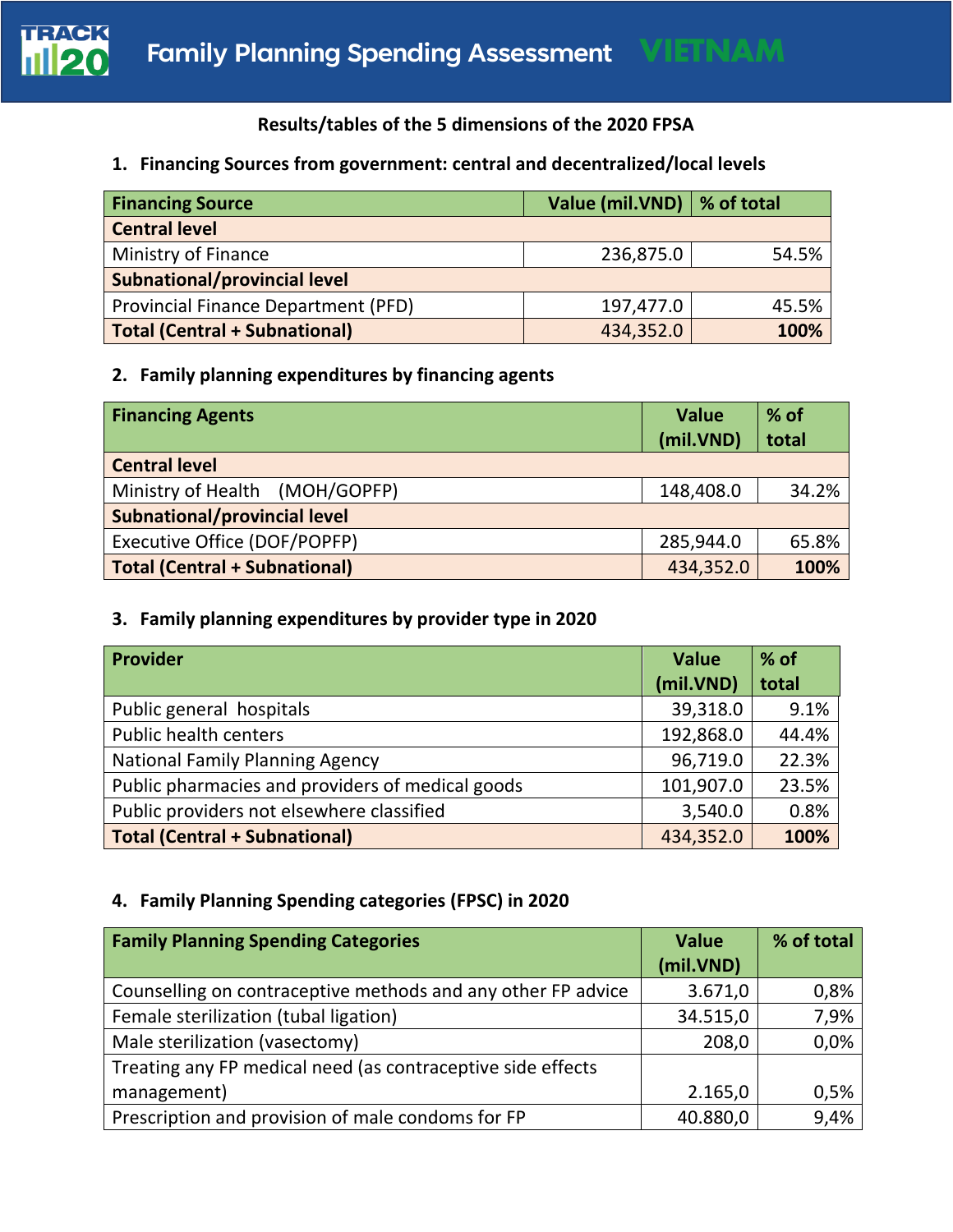

| Provision of pills                                      | 55.027,00 | 12,7% |
|---------------------------------------------------------|-----------|-------|
| Provision of injectables                                | 21.810,0  | 5,0%  |
| Provision of IUD                                        | 110.075,0 | 25,3% |
| Provision of implants                                   | 38.948,0  | 9,0%  |
| Management Information System (MIS) and Health          |           |       |
| <b>Information System (HIS)</b>                         | 5.800,0   | 1,3%  |
| Monitoring and evaluation                               | 17.103,0  | 3,9%  |
| Drug supply systems                                     | 11.124,0  | 2,6%  |
| Upgrading and provision FP medical equipment            | 100,0     | 0,0%  |
| Programme management and administration not broken down |           |       |
| by type                                                 | 744,0     | 0,2%  |
| Training and capacity building                          | 65.417,0  | 15,1% |
| Enabling environment activities not broken down by type | 22.765,0  | 5,2%  |
| Social science research                                 | 4.000,0   | 0,9%  |
| Total                                                   | 434,352.0 | 100%  |

# **5. Inputs/Production Factors/objects of expenditures in 2020**

| <b>Family Planning Production Factors</b>                      | <b>Value</b><br>(mil.VND) | % of total |
|----------------------------------------------------------------|---------------------------|------------|
| Direct FP service provision staff cost                         | 16.306,0                  | 3,75%      |
| Management staff cost                                          | 1.503,0                   | 0,35%      |
| Staff cost not disaggregated by type                           | 8.174,0                   | 1,88%      |
| Male condoms for FP                                            | 40.880,0                  | 9,41%      |
| Implants and related consumables                               | 23.107,0                  | 5,32%      |
| Monitoring and Evaluation                                      | 213.502,0                 | 49,15%     |
| Contraceptives and consumables not classified above (specify). | 12.501,0                  | 2,88%      |
| Transportation, and distribution                               | 7.595,0                   | 1,75%      |
| FP promotion not disaggregated                                 | 16.574,0                  | 3,82%      |
| <b>Travel expenses</b>                                         | 14.368,0                  | 3,31%      |
| <b>Contracted services</b>                                     | 4.000,0                   | 0,92%      |
| Administrative costs not disaggregated by type.                | 2.329,0                   | 0,54%      |
| Meetings and workshops                                         | 240,0                     | 0,06%      |
| <b>Training</b>                                                | 68.617,0                  | 15,80%     |
| <b>Procurement services</b>                                    | 1.200,0                   | 0,28%      |
| Current expenditure not broken down by type:                   | 2.356,0                   | 0,54%      |
| Medical equipment for FP                                       | 100,0                     | 0,02%      |
| <b>Total</b>                                                   | 434,352.0                 | 100%       |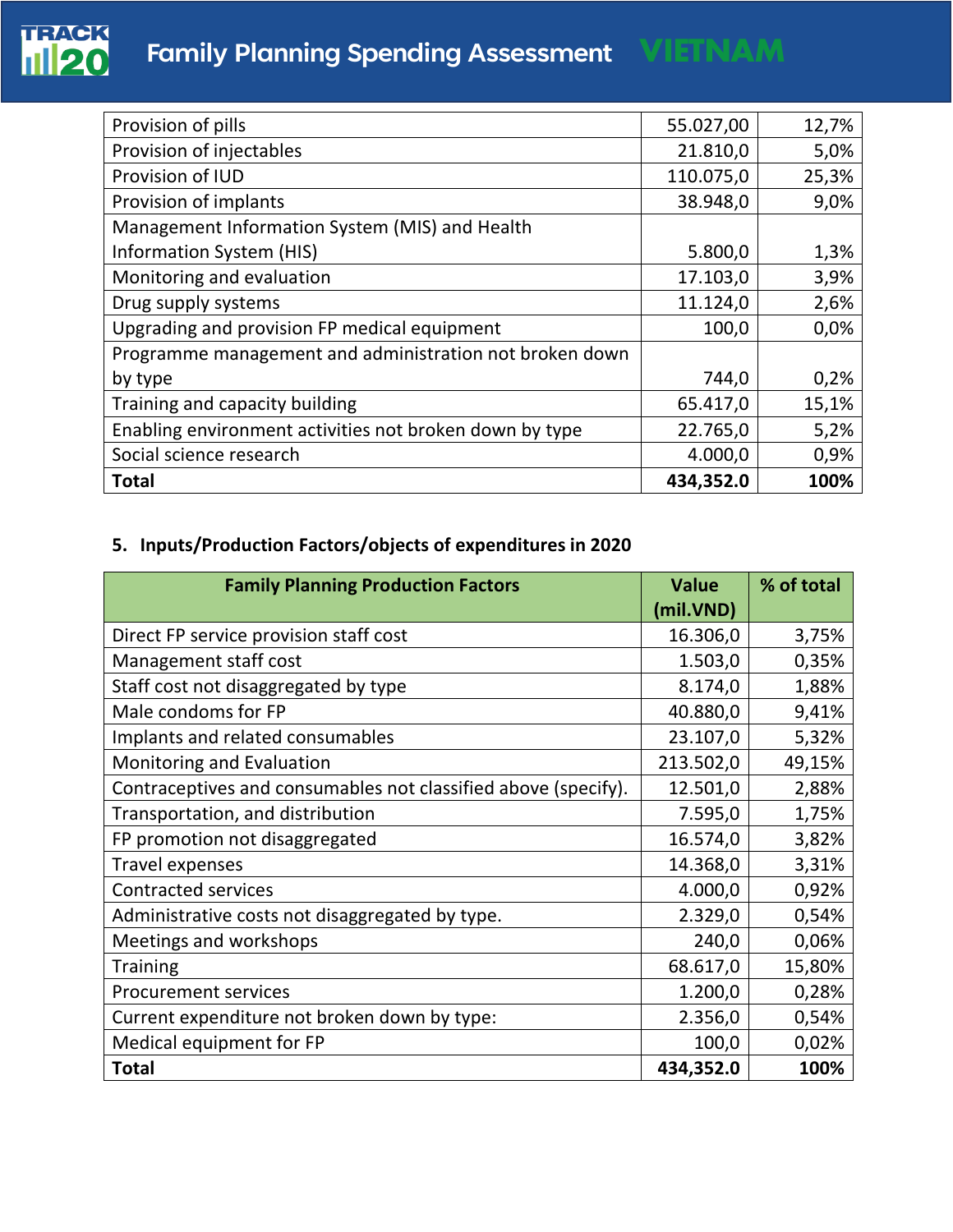

### **6. Fund flows for family planning service from government**



### **Note:**

- MoF = Ministry of Finance
- PFD = Provincial Finance Department
- MoH = Ministry of Health
- GOPFP = General Office of Population and Family Planning
- PHO = Provincial Health Office
- POPFP = Provincial Office of Population and Family Planning
- PH = Provincial Hospital
- DH = District Hospital
- DHC = District Health Center
- PPG = Public pharmacies and providers of medical goods

### **7. Estimation Method - FP Shared Expenditures**

### (1) Service costs

Service costs = Number of cases x technical service cost norm

- Number of cases: number of people using FP services reported by the population/health agencies by each contraceptive method